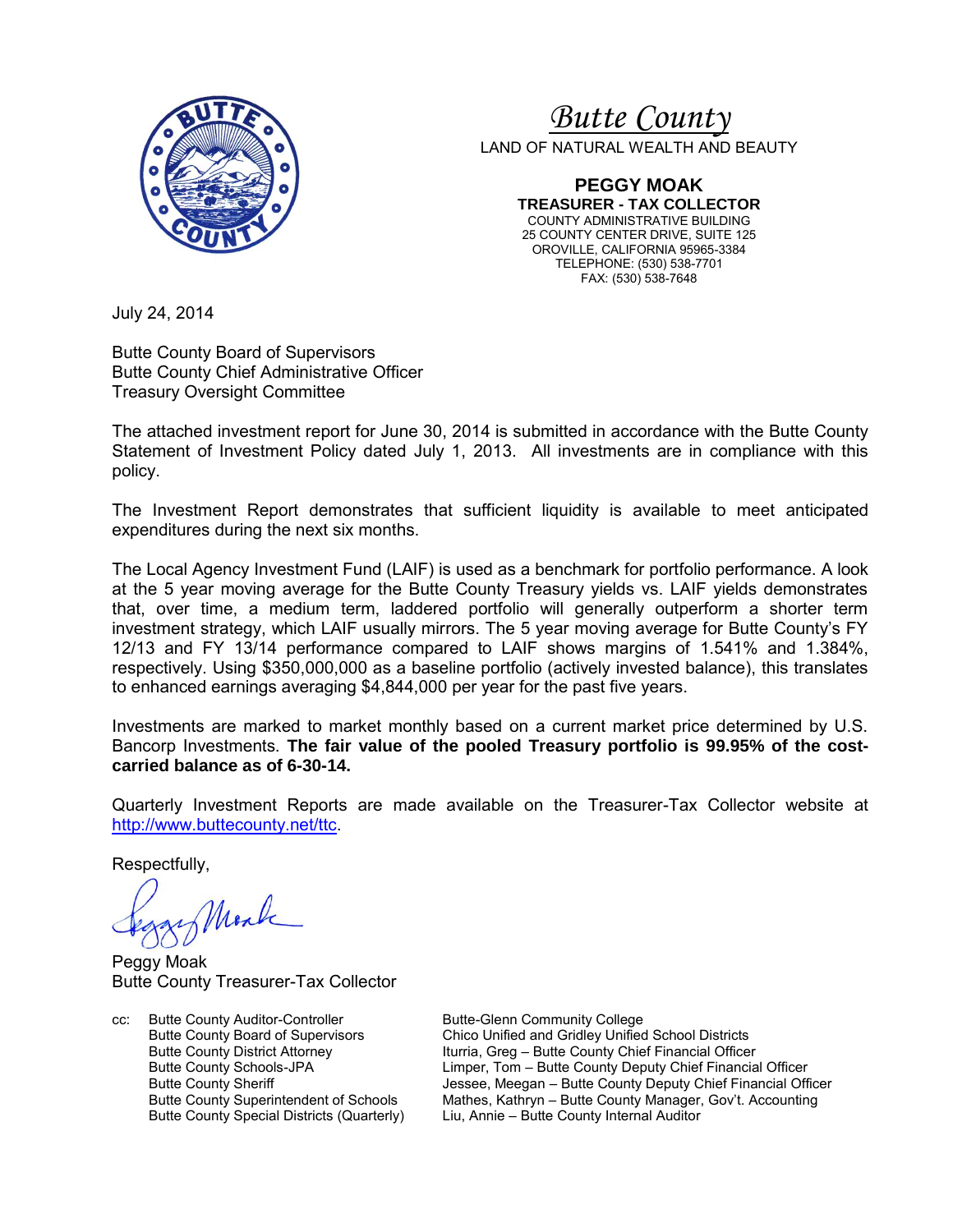

#### **Fair Value as of 6/30/14\* Butte County Pooled Treasury**

| Investment                                              |    | <b>Cost Carried (CC)</b> | Fair Value (FV)      | Percentage (FV/CC) |  |
|---------------------------------------------------------|----|--------------------------|----------------------|--------------------|--|
| LAIF                                                    | \$ | 76,235,525.92            | \$<br>76,258,301.28  | 100.0298750%       |  |
| CalTrust                                                |    | 4,498.43                 | \$<br>4,504.50       | 100.1349360%       |  |
| Rabobank                                                | \$ | 2,849,232.48             | \$<br>2,849,232.48   | 100.0000000%       |  |
| <b>Bank CDs</b>                                         | \$ | 10,500,000.00            | \$<br>10,500,000.00  | 100.0000000%       |  |
| Negotiable CDs                                          | \$ | 3,000,000.00             | \$<br>3,005,217.81   | 100.1739270%       |  |
| <b>Municipal Bonds</b>                                  | \$ | 3,014,125.50             | \$<br>3,002,560.00   | 99.6162900%        |  |
| Corporate Notes                                         | \$ | 15,119,261.01            | \$<br>15,111,307.75  | 99.9473965%        |  |
| <b>Federal Agency Notes</b>                             |    | 257, 185, 237. 37        | \$<br>256,977,978.11 | 99.9194125%        |  |
| <b>Treasury Notes</b>                                   |    | 5,000,891.65             | \$<br>5,006,250.00   | 100.1071479%       |  |
| <b>School Bonds</b><br>LAIF                             | \$ | 15,637,591.21            | \$<br>15,642,262.94  | 100.0298750%       |  |
| <b>Investments under Mgmt of Trustees</b><br>LAIF       | \$ | 1,627.60                 | \$<br>1,628.09       | 100.0298750%       |  |
| <b>Federal Agency Notes</b>                             | \$ | 1,200,000.00             | \$<br>1,193,736.00   | 99.4780000%        |  |
| <b>Money Market Funds</b>                               | \$ | 2,048,891.36             | \$<br>2,048,891.36   | 100.0000000%       |  |
| Umpqua Bank-Workers' Comp Admin                         | \$ | 132,814.42               | \$<br>132,814.42     | 100.0000000%       |  |
| <b>Cash on Hand</b><br><b>US Bank Checking Accounts</b> | \$ | 10,752,763.34            | \$<br>10,752,763.34  | 100.0000000%       |  |
| Operating Cash                                          | \$ | 97,351.99                | \$<br>97,351.99      | 100.0000000%       |  |
| <b>TOTAL</b>                                            | \$ | 402,779,812.28           | \$<br>402,584,800.07 | 99.9515834%        |  |

**99.95%**

**\* The fair value of the pooled Treasury portfolio, including cash on hand, is 99.95% of the cost-carried balance as of 6-30-14**

(Please refer to attached **"Treasurer's Investment Report - Introduction"** for additional information)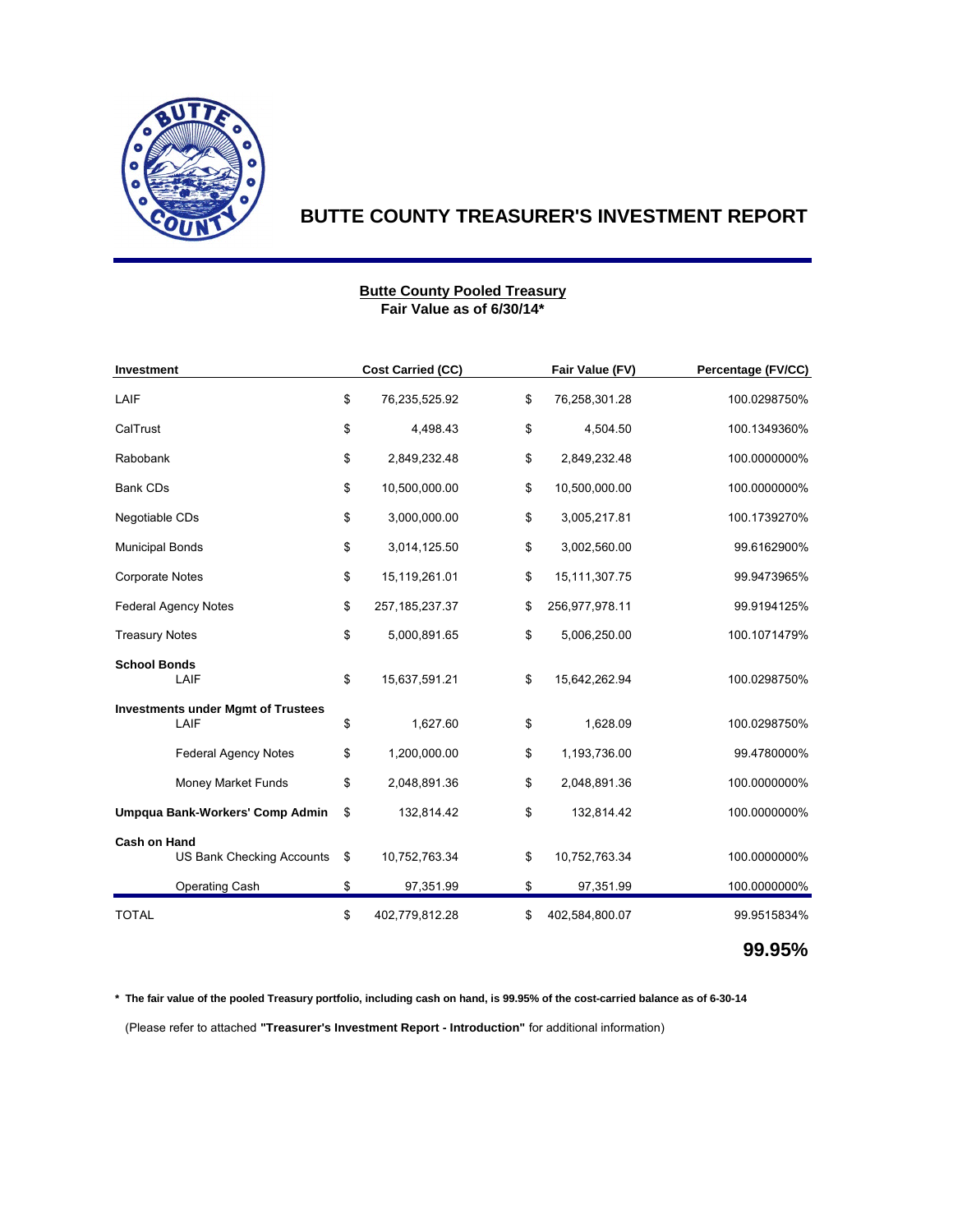

# *Butte County* LAND OF NATURAL WEALTH AND BEAUTY

**PEGGY MOAK TREASURER - TAX COLLECTOR** COUNTY ADMINISTRATIVE BUILDING 25 COUNTY CENTER DRIVE, SUITE 125 OROVILLE, CALIFORNIA 95965-3384 TELEPHONE: (530) 538-7701 FAX: (530) 538-7648

## Treasurer's Investment Report - Introduction

The Butte County Treasurer's office manages investments on behalf of the County, various Trust and Agency Funds, School Districts and Special Districts within the County. "Pooling" deposits from local agencies and other participants is in the public interest because banking and investment activities are consolidated, thereby reducing duplication, achieving economies of scale and carrying out coherent investment strategies. Butte County's portfolio management is an active management strategy in that a broad range of market analysis techniques, investment options, and cash management tools are employed in making investment decisions. The medium term, laddered maturity portfolio allows participants to benefit from higher earnings than might otherwise be possible. The objective of this strategy is to obtain the highest return feasible, consistent with a high degree of safety of principal and the level of liquidity necessary to meet the needs of the County and agencies participating in the Treasury. Earnings on the pooled investments are paid quarterly, on a pro-rata basis and less Treasury costs, to pool participants.

The Treasurer's Investment Report is designed to provide specific and general investment information to pool participants and to interested members of the public. The cover letter indicates our compliance with the Butte County Treasurer's Statement of Investment Policy, identifies U.S. Bank as the source of the market value of investments held in the investment pool, and states our ability to meet estimated liquidity needs for the next six months.

The cover letter also compares the portfolio yield and that of the State Treasurer on a five-year rolling average basis, which serves to effectively demonstrate the bottom line in terms of enhanced earnings to pool participants. The Butte County Pooled Treasury Portfolio's medium term, laddered investment strategy outperformed the State of California's Local Agency Investment Fund (LAIF) in Fiscal Year (FY) 12/13 by a margin of .893% and by .688% in FY 13/14.\* Market conditions (lowering interest rates) allowed the portfolio to significantly outperform LAIF over the past five years. In a rising market, the portfolio's yield will more closely approximate that of LAIF and may drop below LAIF's yield, from time to time. A look at the 5 year moving average for the Butte County Treasury yields vs. LAIF yields demonstrates that, over time, a medium term, laddered portfolio will generally outperform a shorter term investment strategy, which LAIF usually mirrors. The 5 year moving average for Butte County's FY 11/12 and FY 12/13 performance compared to LAIF shows margins of 1.541% and 1.384%, respectively.\* Looking at a ten year average, the portfolio exceeded LAIF's yields by a healthy .934%.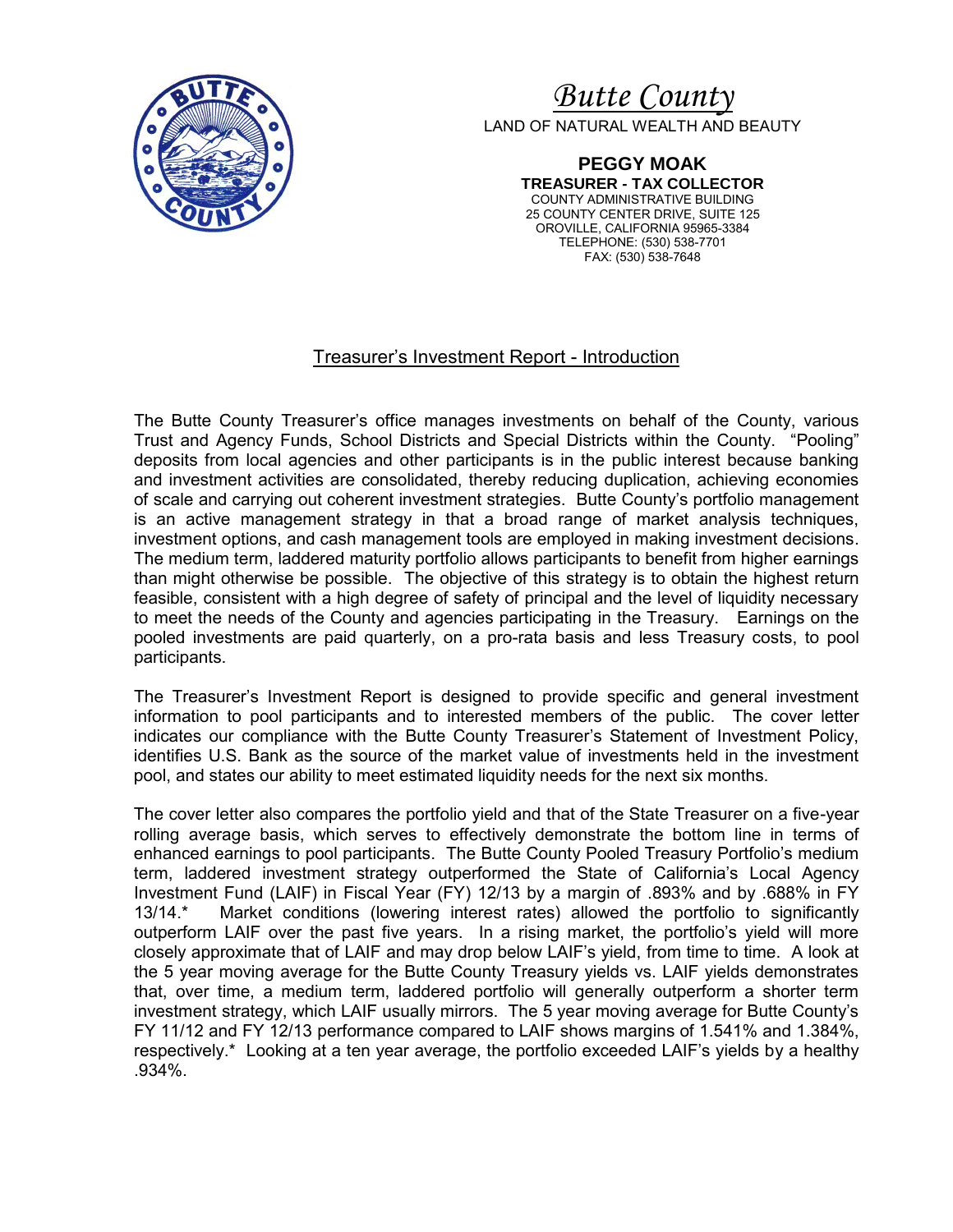Page 1 of the Investment Report shows the portfolio balance (separately identifying the actively managed portfolio), the average number of days to maturity and the yield to maturity for the investments held by the pool. The balances invested are shown in three different ways: Par Value (the value at maturity of the instrument), Fair Value (the value if sold on the date of the report) and Cost Carried (the amount paid for the investment, amortized to reach Par Value by maturity). The difference between the fair value of the investments and the cost carried is considered to be "unrealized" gain or loss. A gain or loss is only realized if a security is sold prior to maturity (T-Bills, Corporate Notes, Agency Note, Negotiable CDs and Commercial Paper are redeemed at a pre-established Par Value at maturity). It is important to note that the Butte County Pooled Treasury typically uses a "buy and hold" investment strategy; however, we occasionally sell securities when it is advantageous to the pool's earnings to do so. Cash flow and liquidity needs are carefully analyzed prior to making investments to ensure liquidity needs are met. The bottom portion of page 1 indicates the ability of the pool to meet projected cash flow requirements for the next six months. Please note, however, that the projected and actual results will vary, sometimes materially, because events and circumstances do not always occur as predicted.

School Bond Proceeds and, if appropriate, Tax and Revenue Anticipation Notes (TRAN) proceeds are separately accounted for in the report, and are invested in the State Treasurer's Local Agency Investment Fund (LAIF) or other securities as deemed appropriate. Note that the annual portfolio yields quoted (the yield method used is "weighted yield to maturity") exclude separately invested Bond and TRAN proceeds, as well as investments managed by Trustees, as they are not part of the actively managed portfolio. Investments of School Bond Proceeds are detailed on page 2 of the report, and investments managed by outside Trustees as part of financing agreements are detailed on page 3.

Page 4 of the Report contains chart information that is very helpful in providing a quick overview of the diversification of the portfolio by type of instrument and maturity ranges. Included is a chart showing the Treasury Portfolio balance fluctuations from 2004 through the current month (Investments Managed by Trustees, TRAN and Bond proceeds are not included in the charted information). An analysis of this chart clearly demonstrates that the Treasury maintains a stable average balance of approximately \$350,000,000, which supports the philosophy of medium term investment of funds not anticipated to be drawn upon to meet ongoing liquidity needs. Page 5 provides a listing of specific investment instruments (listed in order of maturity date), credit ratings, purchase and maturity dates, balances invested and yields obtained.

The Treasury Oversight Committee and the Board of Supervisors receive the Treasurer's Investment Report on a quarterly basis. The Treasury Oversight Committee was established in April of 2000 in accordance with California Government Codes 27131 through 27137 and serves to ensure that representatives of pool participants are involved in the oversight of the Butte County Treasury pooled investment portfolio.

Questions regarding the Investment Report may be directed to Peggy Moak, Treasurer-Tax Collector (Treasury), at 530-538-7443, or [pmoak@buttecounty.net.](mailto:pmoak@buttecounty.net)

\_\_\_\_\_\_\_\_\_\_\_\_\_\_\_\_\_\_\_\_\_\_\_\_\_\_\_\_\_\_\_\_\_\_\_\_\_\_\_\_\_\_\_\_\_\_\_\_\_\_\_\_\_\_\_\_\_\_\_\_\_\_\_\_\_\_\_\_\_\_\_\_\_\_\_ The margins quoted represent the difference between the annual yields of the Butte County Pooled Treasury Investment Portfolio and the Local Agency Investment Fund.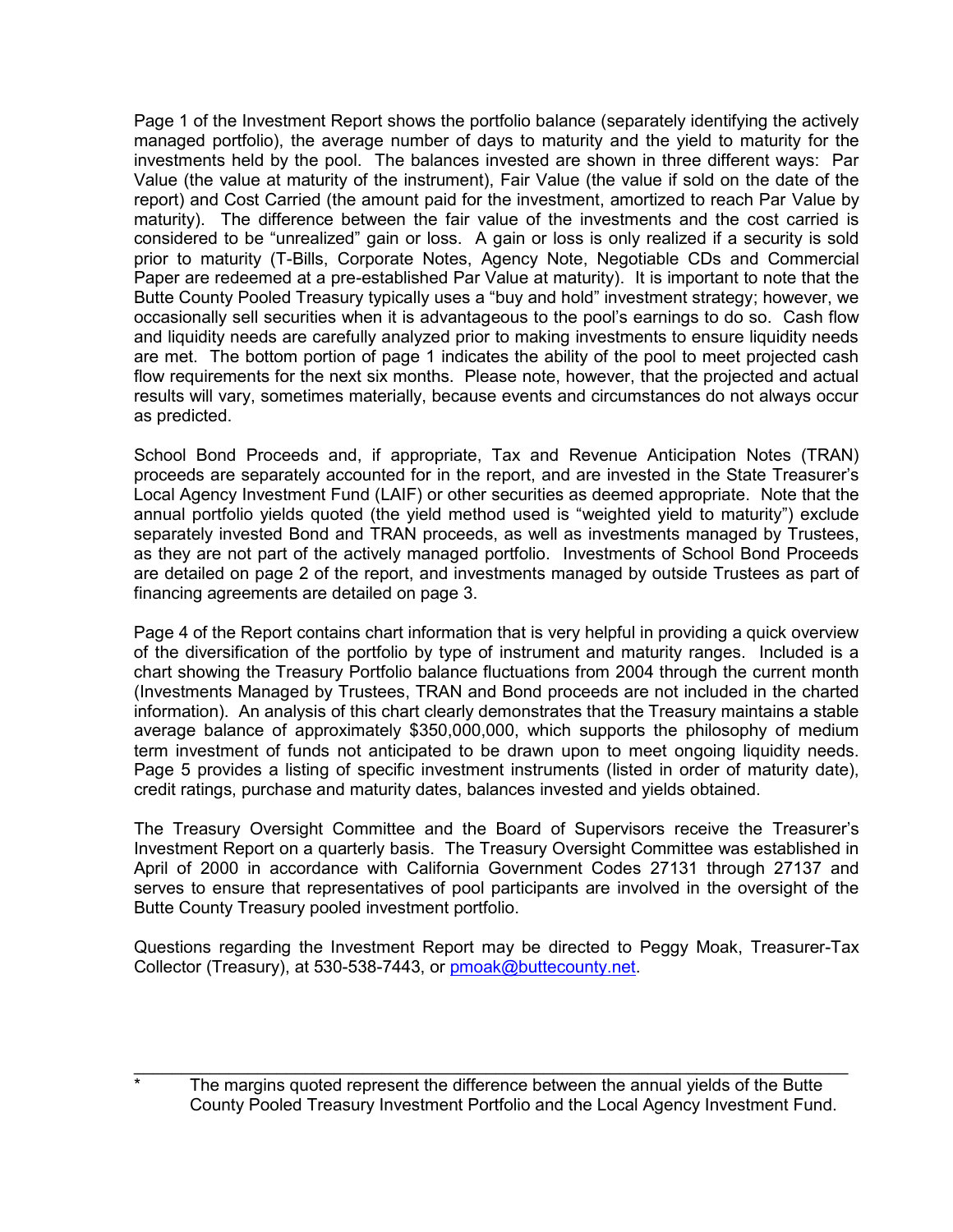

**June 30, 2014**

|                                            | YIELD TO        | <b>WEIGHTED AVERAGE</b> |                  |                   |                     |
|--------------------------------------------|-----------------|-------------------------|------------------|-------------------|---------------------|
| <b>ACTIVELY MANAGED PORTFOLIO:</b>         | <b>MATURITY</b> | <b>MATURITY (DAYS)*</b> | <b>PAR VALUE</b> | <b>FAIR VALUE</b> | <b>COST CARRIED</b> |
| <b>LOCAL AGENCY INVESTMENT FUND (LAIF)</b> | 0.228%          |                         | 76,235,525.92    | 76,258,301.28     | 76,235,525.92       |
| <b>CALTRUST SHORT TERM</b>                 | $0.400\%$       |                         | 4,504.50         | 4,504.50          | 4,498.43            |
| <b>BANK MONEY MARKET (COLLATERALIZED)</b>  | 0.250%          |                         | 2,849,232.48     | 2,849,232.48      | 2,849,232.48        |
| <b>U.S. TREASURY NOTES</b>                 | 1.632%          | 1,767                   | 5,000,000.00     | 5,006,250.00      | 5,000,891.65        |
| <b>MUNICIPAL BONDS</b>                     | 0.657%          | 701                     | 3,000,000.00     | 3,002,560.00      | 3,014,125.50        |
| <b>CORPORATE NOTES**</b>                   | 0.829%          | 394                     | 14,750,000.00    | 15,111,307.75     | 15,119,261.01       |
| <b>NEGOTIABLE CDS**</b>                    | 1.477%          | 569                     | 3,000,000.00     | 3,005,217.81      | 3,000,000.00        |
| CERTIFICATES OF DEPOSIT (COLLATERALIZED)   | 0.810%          | 262                     | 10,500,000.00    | 10,500,000.00     | 10,500,000.00       |
| <b>FEDERAL AGENCY NOTES**</b>              | 1.237%          | 1,252                   | 256,795,000.00   | 256,977,978.11    | 257, 185, 237. 37   |
| <b>TOTAL ACTIVELY MANAGED PORTFOLIO:</b>   | 0.997%          | 921                     | 372,134,262.90   | 372,715,351.94    | 372,908,772.36      |
|                                            |                 |                         |                  |                   |                     |

#### **INVESTMENT OF NOTE/BOND PROCEEDS AND OPERATING CASH**

| SCHOOL BOND PROCEEDS (see page 2 for details)                            | 15,637,591.21  | 15,642,262.94  | 15,637,591.21  |
|--------------------------------------------------------------------------|----------------|----------------|----------------|
| <b>OPERATING ACCOUNTS</b>                                                |                |                |                |
| <b>U.S. BANK CHECKING ACCOUNT DEPOSITS</b>                               | 10,752,763.34  | 10,752,763.34  | 10,752,763.34  |
| <b>OPERATING CASH</b>                                                    | 97,351.99      | 97,351.99      | 97,351.99      |
| <b>OTHER</b>                                                             | 0.00           | 0.00           | 0.00           |
| <b>TOTAL TREASURER'S FUND LEDGER BALANCE:</b>                            | 398,621,969.44 | 399,207,730.21 | 399,396,478.90 |
| <b>INVESTMENTS UNDER MANAGEMENT OF TRUSTEES (see page 3 for details)</b> | 3,383,333.38   | 3,377,069.87   | 3,383,333.38   |

|                                    | <b>PAR VALUE</b> | <b>FAIR VALUE</b>                            | <b>COST CARRIED</b> |
|------------------------------------|------------------|----------------------------------------------|---------------------|
| <b>TOTAL CASH AND INVESTMENTS:</b> |                  | 402,005,302.82 402,584,800.07 402,779,812.28 |                     |

| <b>SIX MONTH LIQUIDITY PROJECTIONS</b>                                                                   |                             |
|----------------------------------------------------------------------------------------------------------|-----------------------------|
| <b>Estimated Cash Receipts for Next Six Months</b><br><b>Estimated Disbursements for Next Six Months</b> | 495,168,809<br>-438,216,271 |
| <b>Estimated Net Cash Flow for Next Six Months***</b>                                                    | 56,952,538 (A1)             |
| <b>Prudent Reserve</b>                                                                                   | $-30,000,000$ (A2)          |
| <b>Securities Maturing</b>                                                                               | 15,000,000 (B)              |
| Local Agency Investment Fund / Cal Trust / MMF                                                           | 79,089,257 (C)              |
| <b>Total Liquidity for Next Six Months</b>                                                               | 121,041,795 (A1+A2+B+C)     |
| <b>Estimated Cash Available for Long Term Investment</b>                                                 | $-30,000,000$               |
| <b>Remaining Available Liquidity</b>                                                                     | 91.041.795                  |
| Total Par Value of actively managed investments maturing in less than 12 months:                         | 102,839,263                 |
| Total Par Value of actively managed investments maturing in more than 12 months:                         | 269,295,000                 |

\* Actual Weighted Average Maturity will be shorter, and actual dollar amount of investments maturing in less than 12 months will be higher than stated, due to call features on investments.<br>\*\* See page 5 for detailed list o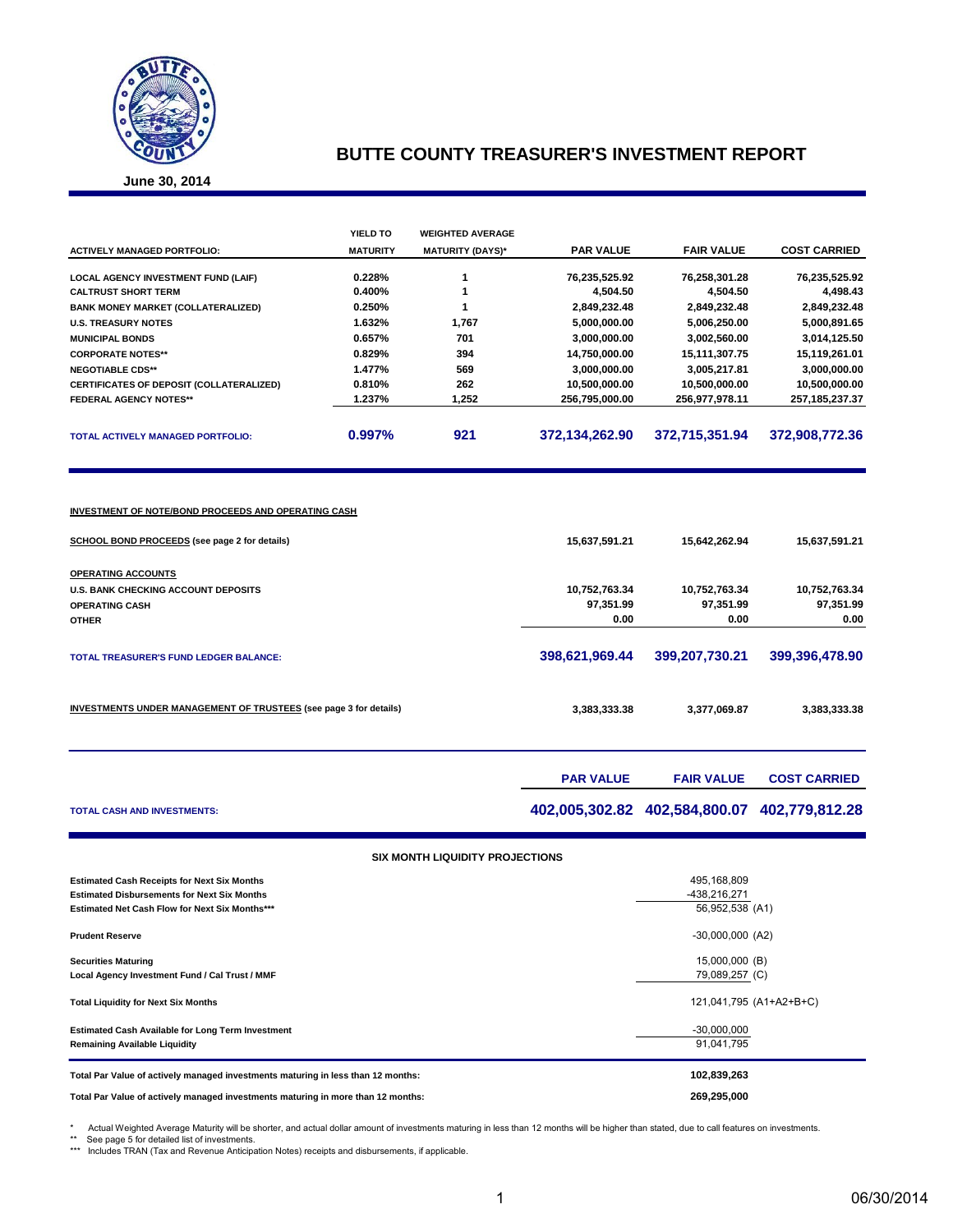#### **INVESTMENT OF SCHOOL BOND PROCEEDS**

**June 30, 2014**

| <b>BOND/NOTE DESCRIPTION</b>                       | <b>INVESTMENT</b><br><b>TYPE</b> | <b>MATURITY</b><br><b>DATE</b> | <b>DESCRIPTION</b> | <b>ANNUAL</b><br>YIELD* | <b>PAR</b><br><b>VALUE</b> | <b>FAIR</b><br><b>VALUE</b> | <b>COST</b><br><b>CARRIED</b> |
|----------------------------------------------------|----------------------------------|--------------------------------|--------------------|-------------------------|----------------------------|-----------------------------|-------------------------------|
| <b>BONDS - LOCAL AGENCY INVESTMENT FUND (LAIF)</b> |                                  |                                |                    |                         |                            |                             |                               |
| <b>Chico Unified Measure E Series A</b>            | LAIF                             |                                |                    | 0.228%                  | 13,947,066.63              | 13,951,233.32               | 13,947,066.63                 |
| Gridley Unified School District GO 2012            | LAIF                             |                                |                    | 0.228%                  | 1,690,524.58               | 1,691,029.62                | 1,690,524.58                  |
| <b>SUBTOTAL</b>                                    |                                  |                                |                    |                         | 15,637,591.21              | 15,642,262.94               | 15,637,591.21                 |
|                                                    |                                  |                                |                    |                         | <b>PAR</b><br><b>VALUE</b> | <b>FAIR</b><br><b>VALUE</b> | <b>COST</b><br><b>CARRIED</b> |
| <b>GRAND TOTAL</b>                                 |                                  |                                |                    |                         | 15,637,591.21              | 15,642,262.94               | 15,637,591.21                 |

\* Yields quoted above are a snapshot per investment type. Actual yields earned on school bonds are calculated by the Treasurer's office and are a composite of investment earnings less Treasury costs.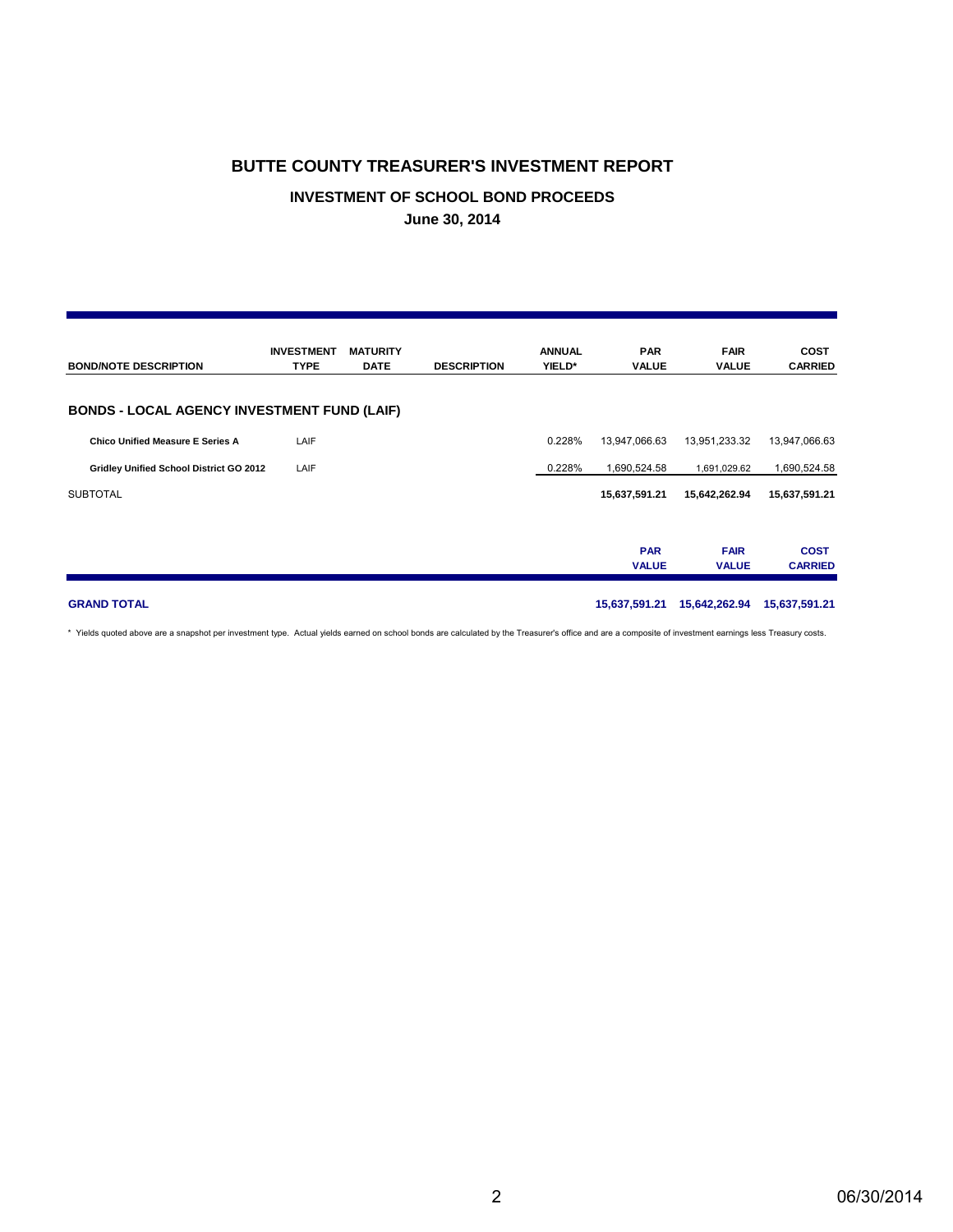#### **INVESTMENTS UNDER MANAGEMENT OF TRUSTEES**

**June 30, 2014**

|                                                                          | <b>INVESTMENT</b>      | <b>MATURITY</b> |                                                               | <b>ANNUAL</b> | <b>PAR</b>   | <b>FAIR</b>                            | COST           |
|--------------------------------------------------------------------------|------------------------|-----------------|---------------------------------------------------------------|---------------|--------------|----------------------------------------|----------------|
| <b>LOAN PROGRAM</b>                                                      | <b>TYPE</b>            | <b>DATE</b>     | <b>DESCRIPTION</b>                                            | <b>YIELD</b>  | VALUE        | <b>VALUE</b>                           | <b>CARRIED</b> |
|                                                                          |                        |                 |                                                               |               |              |                                        |                |
| 2003 REFUNDING COP                                                       |                        |                 |                                                               |               |              |                                        |                |
| <b>U.S. BANK, TRUSTEE</b>                                                |                        |                 |                                                               |               |              |                                        |                |
| Expense Fund #XXXX6106                                                   | Money Market           |                 | First American Prime Obligations<br>Fund CI D CUSIP 31846V708 | 0.020%        | 6,516.74     | 6,516.74                               | 6,516.74       |
| Reserve Fund #XXXX6101                                                   | Money Market           |                 | First American Prime Obligations<br>Fund CI D CUSIP 31846V708 | 0.020%        | 55,098.25    | 55,098.25                              | 55,098.25      |
| Lease Payment #XXXX6100                                                  | Money Market           |                 | First American Prime Obligations<br>Fund CI D CUSIP 31846V708 | 0.020%        | 422,055.00   | 422,055.00                             | 422,055.00     |
| <b>SUBTOTAL</b>                                                          |                        |                 |                                                               |               | 483,669.99   | 483,669.99                             | 483,669.99     |
| <b>2004 PENSION OBLIGATION BONDS</b><br><b>WELLS FARGO BANK, TRUSTEE</b> |                        |                 |                                                               |               |              |                                        |                |
| Series A Bond Fund #XXXX1106                                             | Money Market           |                 | HERITAGE MM #3106                                             | 0.010%        | 104.65       | 104.65                                 | 104.65         |
| Int. Rate Stabilization Fund #XXXX1109                                   | Money Market           |                 | HERITAGE MM #3106                                             | 0.010%        | 1,004.86     | 1,004.86                               | 1,004.86       |
|                                                                          | Pooled Agency Funds    |                 | Local Agency Investment Fund                                  | 0.228%        | 1,627.60     | 1,628.09                               | 1,627.60       |
| Series B Interest Fund #XXXX1301                                         | Money Market           |                 | HERITAGE MM #3106                                             | 0.010%        | 508,330.42   | 508,330.42                             | 508,330.42     |
| <b>SUBTOTAL</b>                                                          |                        |                 |                                                               |               | 511,067.53   | 511,068.02                             | 511,067.53     |
| <b>2004 WORKERS' COMPENSATION</b>                                        |                        |                 |                                                               |               |              |                                        |                |
| <b>York Risk Services Group</b>                                          |                        |                 |                                                               |               |              |                                        |                |
| - Claim Administrators                                                   |                        |                 |                                                               |               |              |                                        |                |
| Umpqua Bank #XXXXX2601                                                   | <b>Commercial Bank</b> |                 | <b>Business Checking</b>                                      | <b>NA</b>     | 132,814.42   | 132,814.42                             | 132,814.42     |
| <b>SUBTOTAL</b>                                                          |                        |                 |                                                               |               | 132,814.42   | 132,814.42                             | 132,814.42     |
| 2006 COP - NEAL ROAD RECYCLING & WASTE FACILITY                          |                        |                 |                                                               |               |              |                                        |                |
| <b>WELLS FARGO BANK, TRUSTEE</b>                                         |                        |                 |                                                               |               |              |                                        |                |
| Certificate Reserve Fund #XXXX0800                                       | Money Market           |                 | Gov MMF Service Fund #743                                     | 0.010%        | 8,500.44     | 8,500.44                               | 8.500.44       |
|                                                                          | US Treas/Agency        | 8/07/2017       | FHLMC #3134G3ZR4                                              | 1.000%        | 1,200,000.00 | 1,193,736.00                           | 1,200,000.00   |
| Base Rental Payment Fund #XXXX0801                                       | Money Market           |                 | Gov MMF Service Fund #743                                     | 0.010%        | 1,041,549.68 | 1,041,549.68                           | 1,041,549.68   |
| Expense Fund #XXXX0802                                                   | Money Market           |                 | Gov MMF Service Fund #743                                     | 0.010%        | 5,731.32     | 5,731.32                               | 5,731.32       |
| <b>SUBTOTAL</b>                                                          |                        |                 |                                                               |               | 2,255,781.44 | 2,249,517.44                           | 2,255,781.44   |
|                                                                          |                        |                 |                                                               |               | <b>PAR</b>   | <b>FAIR</b>                            | <b>COST</b>    |
|                                                                          |                        |                 |                                                               |               | <b>VALUE</b> | <b>VALUE</b>                           | <b>CARRIED</b> |
| <b>GRAND TOTAL</b>                                                       |                        |                 |                                                               |               |              | 3,383,333.38 3,377,069.87 3,383,333.38 |                |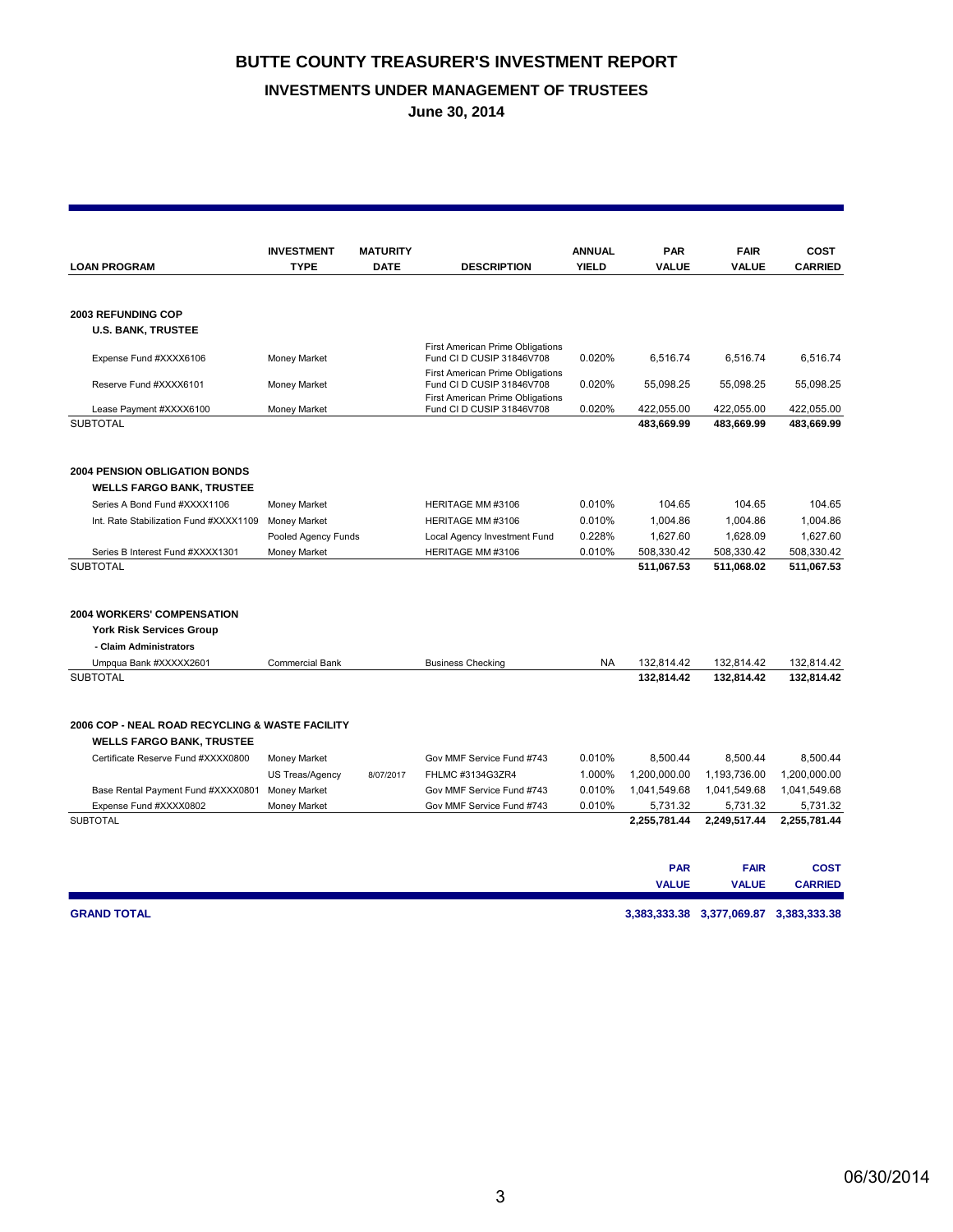**ACTIVELY MANAGED PORTFOLIO "AT-A-GLANCE"**

**June 30, 2014**



**\*\* This chart does not include deposits from TRAN, Bond Proceeds, or Investments under Management of Trustees. It is intended to demonstrate cash flow trends and establish a baseline for the portfolio, enabling medium term investments.**

4 06/30/2014